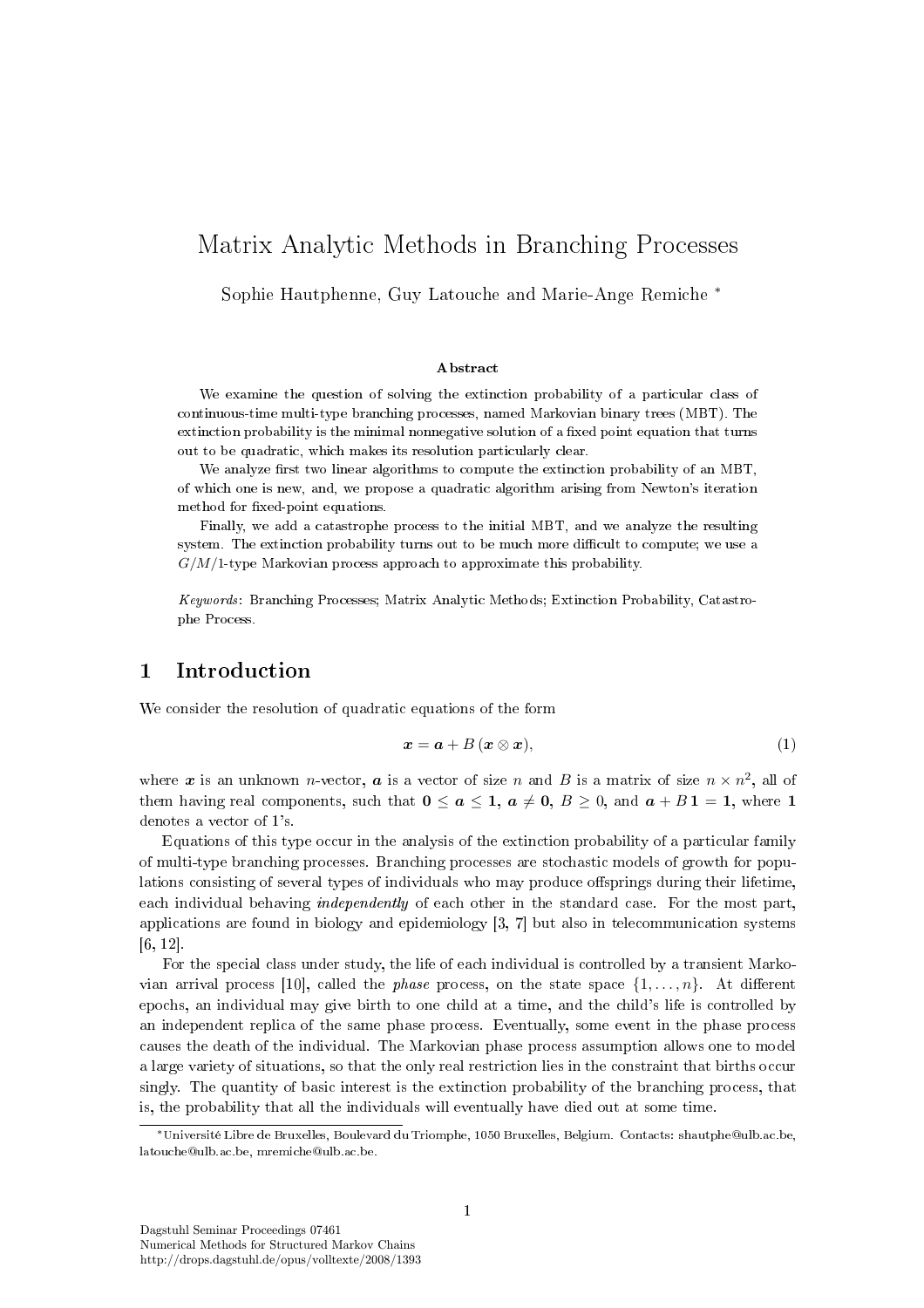These branching processes have been investigated under the name Markovian Binary Trees (MBT) in Bean, Kontoleon and Taylor [8, 11], and in Hautphenne, Latouche and Remiche [4, 5]. We refer to these papers for a detailed description of MBTs and only give the essential aspects here.

In order to compute the extinction probability, it is not necessary to keep track of the time which elapses between births, but only on the fact that there is a birth or not. For that reason, we need not give the formal description of the phase Markovian process itself, but we only have to define the following quantities:  $a_i$  is the probability that an individual who is in phase  $i$  eventually dies without any additional offspring;  $B_{i,jk}$  is the probability that an individual who is in phase i eventually produces a child, that the child starts its life in phase  $j$ , and that the parent switches to phase k after the birth;  $q_i$ , to be computed, is the conditional probability that an MBT becomes extinct, given that it begins with a unique individual in phase i, for  $1 \leq i, j, k \leq n$ . These quantities are organized in the column vectors  $\boldsymbol{a}$  and  $\boldsymbol{q}$  and the matrix  $\boldsymbol{B}$ .

An MBT eventually becomes extinct if and only if the initial individual dies without any offspring or if it produces a child and both the child and the parent processes eventually become extinct. This shows that  $q$  is a solution of (1); actually,  $q$  is its minimal nonnegative solution.

The MBT will be called subcritical, supercritical or critical if the spectral radius  $\rho[M]$  of the nonnegative matrix

$$
M = B\left(\mathbf{1} \otimes I + I \otimes \mathbf{1}\right) = B\left(\mathbf{1} \oplus \mathbf{1}\right) \tag{2}
$$

is strictly less than one, strictly greater than one, or equal to one, respectively (Athreya and Ney [1, Chapter 5]). In the subcritical and critical cases,  $q = 1$ , while in the supercritical case  $q \leq 1$ ,  $q \neq 1$ . Thus, as far as computing q is concerned, the supercritical case is the only interesting case and we usually assume that such is the case.

Here, we first consider the extinction probability problem for a standard MBT, and after for an MBT undergoing some catastrophe process. In the last case, the individuals do not behave independently of each others anymore, which makes the analysis of the process much more difficult.

#### 2 Extinction probability of a standard MBT

Bean, Kontoleon and Taylor [8, 11] analyse two linearly convergent algorithms to solve (1). The first one is named the *depth* algorithm and is obtained by using fixed point (or functional) iterations on (1). The second algorithm in [8, 11], named the *order* algorithm, is based on a rewrite of (1); that equation may also be written as

$$
\boldsymbol{x} = [I - B(\boldsymbol{x} \otimes I)]^{-1} \boldsymbol{a} \tag{3}
$$

or equivalently as

$$
\boldsymbol{x} = [I - B (I \otimes \boldsymbol{x})]^{-1} \boldsymbol{a}.
$$
\n(4)

The order algorithm uses fixed point iterations on  $(3)$  or on  $(4)$ . A third linearly convergent algorithm, is presented in Hautphenne, Latouche and Remiche [4]; it is called the thicknesses algorithm and is obtained by using fixed point iterations alternatively on  $(3)$  and on  $(4)$ . It offers some advantages in that it better exploits possible dissymmetries in the structure of B. The convergence rates of these three linear algorithms are studied and compared in [4].

In [5], we apply Newton's method to (1) and we show that the resulting sequence is quadratically and globally convergent.

The successive approximations of the four algorithms have a probabilistic interpretation: each iteration may be interpreted as the extinction probability of the branching process, under a set of constraints which become weaker at each step. This is described in Hautphenne, Latouche and Remiche [4, 5].